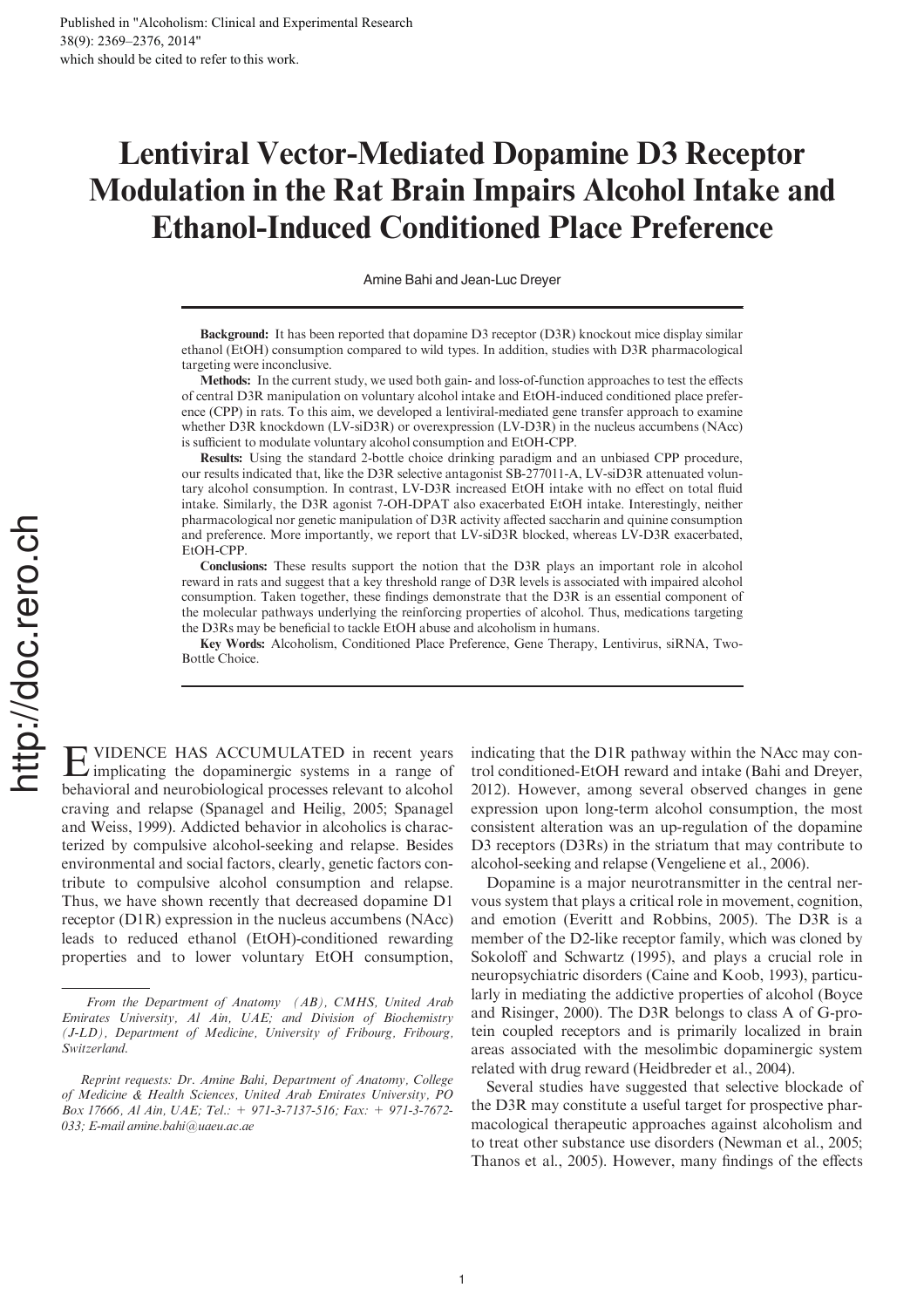of systemic injection of D3R agonists and antagonists are mixed, with some studies indicating that D3R activation decreases EtOH intake (Silvestre et al., 1996), whereas others find the opposite (Thanos et al., 2005). It is possible that the observed effects are specific to changes in the dopamine in different brain regions and that D3R activation, for example, in the dorsal striatum may have different behavioral effects than D3R activation in other brain regions, such as the NAcc. Nevertheless, recently a role for D3Rs in the modulation of behavioral sensitization by acting as an inhibitor of D1/D2 receptor-mediated behaviors has been proposed (Richtand et al., 2001), and several reports suggest that D3Rs were up-regulated in response to chronic drugs of abuse and this up-regulation contributes to sensitization (Richtand et al., 2001).

More recently, Harrisson and Nobrega (2009) examined EtOH sensitization in D3R knockout (KO) as well as in D1R and D2R KO mice, together with amphetamine sensitization in D3R KOs compared with their wild-type (WT) littermates. They proposed that the development and expression of behavioral sensitization to EtOH is mediated, at least in part by changes in D3R (Harrison and Nobrega, 2009): initially, repeated EtOH administration, through GABAergic dis-inhibition of the mesolimbic pathway, leads to stimulation of D1R in the ventral tegmental area (VTA). Excitation of the VTA leads to increased activity of the mesolimbic pathway that induces an over expression of D3Rs in the NAcc-Shell and ectopic over expression of D3Rs in the dorsal striatum, events that may be transient and mediated only during the induction phase of EtOH sensitization.

After drug cessation, D3Rs in the NAcc remain functionally up-regulated. This functional up-regulation may be long-lasting, and thus reflect at least 1 neural mechanism involved in mediating the expression of EtOH sensitization (Harrison and Nobrega, 2009). In addition, these studies have shown that D3R antagonists do not block the *expres*sion of EtOH sensitization once it has already been induced; in contrast, chronic blockade of D3R with an antagonist prevents the induction of EtOH sensitization, but only in individuals that are perhaps genetically more susceptible toward developing sensitization to EtOH (Harrison and Nobrega, 2009).

However, for all these studies, the nonspecificity of ligands and compensatory molecular adaptations in mutated animals restrict the interpretation of the results. To overcome these limitations, lentiviral-mediated gene knockdown and overexpression have been used efficiently to manipulate these genes specifically and locally in the NAcc (Bahi et al., 2005; Fernandes et al., 2012). With this approach, we have shown that D3R expression in the NAcc significantly contributes to behavioral changes associated with chronic cocaine administration: over expression of D3R in this brain area induces a 50% decrease in locomotor activity that is reversed to normal upon inactivation of D3R. Furthermore, local knockdown of D3R in the NAcc,

efficiently achieved in vivo with lentiviruses expressing D3R-specific small interference RNAs (siRNAs), results in a strong increase in locomotor activity and drug-induced behavioral changes (Bahi et al., 2005).

In the present study, we used pharmacological and genetic approaches to explore the function of the D3R in EtOHrelated behaviors in adult male rats. For this purpose, rats were injected with the D3R antagonist and agonist SB-277011-A and 7-OH-DPAT, respectively, and EtOH intake was measured using the 2-bottle choice drinking paradigm. In addition, in a different set of experiments, genetic manipulations were performed to locally knockdown or overexpress the D3R into the NAcc; then, voluntary alcohol intake together with EtOH-conditioned place preference (CPP) behaviors were assessed in Wistar rats. We show that the D<sub>3</sub>R is an essential component of the molecular pathways underlying the reinforcing properties of alcohol.

### MATERIALS AND METHODS

#### Animals

Adult male Wistar rats (10 weeks) were obtained from the local breeding facility of the College of Medicine & Health Sciences at  $\approx$  220 g of weight and maintained in a temperature-controlled (~22°C) colony room with a 12-hour light–dark cycle (0600 to 1800 light on). The experiment began 1 week later at which time the rats were single housed. Bedding was produced locally and autoclaved before use. Water and food were available ad libitum throughout the experiment. Standard rodents' chow diet was obtained from the National Feed and Flour Production and Marketing Company LLC (Abu Dhabi, UAE). The procedures were approved by the United Arab Emirates University, College of Medicine & Health Sciences Animal Research Ethics Committee (Application Reference No. A27-12).

# Drugs

For CPP experiments, absolute EtOH obtained from Panreac Quimica SAU (Barcelona, Spain) was diluted in isotonic saline (20%; v/v) and used for intraperitoneal (i.p.) injections at 0.5 g/ kg. The volume of injection was adjusted to body weight. The tastants saccharin sodium salt dihydrate and quinine hemisulfate salt monohydrate were obtained from Sigma-Aldrich (St. Louis, MO). For the 2-bottle choice drinking experiments, EtOH solution was diluted into 2.5 to 20% solutions  $(v/v)$  in tap water. Saccharin  $(0.04$  and  $0.08\%$ ; w/v) and quinine hemisulfate monohydrate (30) and 60  $\mu$ M) were dissolved in tap water. The D3R pharmacological agents SB-277011-A hydrochloride hydrate and the Hydroxy-2-(di-n-propylamino) tetralin hydrobromide (7-OH-DPAT) obtained from Sigma-Aldrich were diluted in isotonic saline and doses were adjusted to body weight (1 ml/kg). Drugs were injected once a day 30 minutes before the light goes off.

#### Lentiviral-Mediated Overexpression and siRNA Knockdown of D3R

These vectors were prepared as described previously (Bahi et al., 2005). For more details, see the Supporting Information.

## Stereotaxic Microinjection of Lentiviral Vectors

Stereotaxic injections were performed as described previously (Bahi and Dreyer, 2013; Bahi et al., 2004, 2005). For more details, see the Supporting Information.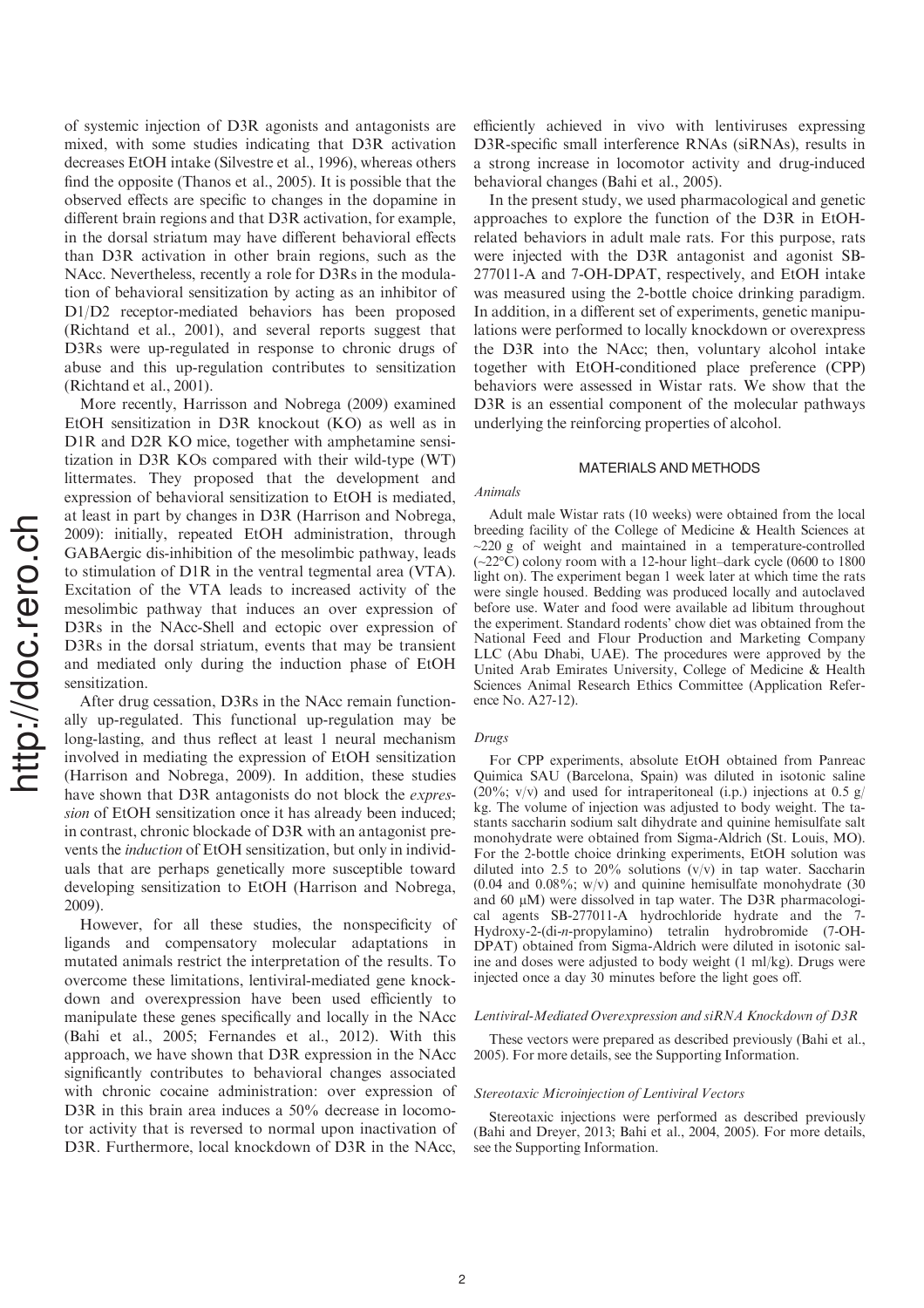# 2-Bottle Choice Drinking Paradigm

Voluntary EtOH consumption and preference was performed as described previously (Bahi, 2012; Bahi and Dreyer, 2013; Bahi et al., 2012). For more details, see the Supporting Information.

#### Conditioned Place Preference

The CPP paradigm was selected for the study of lentiviral vectors interactions with EtOH for its procedural simplicity, and the ability to index both the positive and negative motivational properties of alcohol-associated cues. The CPP-test was carried out in a 2-chamber apparatus as described previously (Bahi, 2013b; Bahi and Dreyer, 2013). For more details, see the Supporting Information.

#### Statistical Analysis

All analyses were performed using the IBM SPSS package software (version 21.0; Dubai, UAE), and all results were expressed as the mean  $\pm$  SEM. The data representing the effect of SB-277011-A and 7-OH-DPAT on EtOH, saccharin, and quinine intake and preference were analyzed using a 1-way analysis of variance (ANOVA) repeated measure with drug as the between-subject factor and time (for EtOH) or concentration (for saccharin and quinine) as the within-subject factor. The data representing the effects of viral injection on EtOH, saccharin, and quinine intakes were analyzed using a 2-way ANOVA repeated measures with virus as the between-subject factor and concentration as the within-subject factor. Data for EtOH-CPP behavior were analyzed using a 1-way ANOVA with virus as the between-subject factor. The Bonferroni test was used for post hoc comparisons of means whenever a significant effect was detected by the ANOVA. Differences were considered significant if  $p < 0.05$ .

## **RESULTS**

# The D3R Antagonist SB-277011-A Attenuated Ethanol Voluntary Consumption

Figure 1 shows the effects of the injection of saline (0 mg/ kg) and increasing doses of SB-277011-A (3, 10, and 30 mg/



Fig. 1. Voluntary ethanol (EtOH) consumption and total fluid intake following SB-277011-A injection. Wistar rats were injected with increasing doses of the dopamine D3 receptor antagonist SB-277011-A and given access to 5% EtOH and water in a 2-bottle choice drinking paradigm for 5 days. (A) Daily g/kg EtOH consumption across the experiment. (B) The total fluid intake was the sum of the volume of EtOH solution and water consumed per kg of body weight per day. The data represent mean  $\pm$  SEM. The number of animals per group was  $n = 8$ . \* $p < 0.05$ .

kg) on EtOH intake in Wistar rats  $(n = 8)$ . The 1-way ANO-VA for repeated measures revealed a significant effect of treatment,  $F(3, 28) = 21.38$ ,  $p < 0.0001$ , but not of time,  $F(4, 1)$  $112$ ) = 2.12,  $p = 0.083$ . The interaction between time and treatment was significant,  $F(12, 112) = 2.69$ ,  $p = 0.003$ (Fig. 1A). Post hoc comparisons showed that, compared with vehicle, the SB-277011-A doses of 10 and 30 mg/kg significantly decreased EtOH consumption by  $\sim$ 33%  $(p = 0.018)$  and  $\sim 73\%$   $(p < 0.0001)$ , respectively. However, at 3 mg/kg, the SB-277011-A had no effect on EtOH intake  $(p = 1.000)$ . We also analyzed the effects of SB-277011-A on EtOH preference and as expected there was a significant main effect of treatment,  $F(3, 28) = 48.68$ ,  $p < 0.0001$ , and the interaction between time and treatment, F  $(12, 112) = 4.12, p < 0.0001$  (0 mg/kg: 75.72%  $\pm$  6.20; 3 mg/kg:  $68.26\% \pm 8.69$ ;  $10 \text{ mg/kg}$ :  $48.76\% \pm 8.88$ ; 30 mg/kg: 20.56%  $\pm$  5.92). The results for total fluid intake are depicted in Fig. 1B. The 1-way ANOVA revealed that there was no main effect of SB-277011-A treatment, F  $(3, 28) = 0.04$ ,  $p = 0.988$ , and no significant interaction between time and treatment,  $F(12, 112) = 1.06$ ,  $p = 0.394$ . Using the SB-277011-A (30 mg/kg), rats were then tested for taste neophobia using non-EtOH tastants and we found that the D3R antagonist did not affect saccharin and quinine consumption (Fig. S1).

A decreasing effect of the antagonist over trials might indicate development of tolerance with repeated exposure, raising a question about the validity of the later tests. This issue was addressed by exposing the same rats to 5% EtOH solution and water after quinine intake and as expected, in presence of SB-277011-A (30 mg/kg) rats consumed less alcohol compared to vehicle-injected animals  $[1.37 \pm 0.41$  vs.  $4.35 \pm 0.56$ ;  $F(1, 14) = 45.283$ ,  $p = 0.0001$ ]. Also, SB-277011-A injected rats displayed less preference for alcohol compared to vehicle-treated animals  $[28.7 \pm 7.99$  vs. 79.4  $\pm$  5.44;  $F(1, 14) = 69.526$ ,  $p = 0.0001$ ]. Finally, there was no difference in total fluid intake between the 2 groups  $[136.3 \pm 24.4 \text{ vs. } 143.8 \pm 20.6; F(1, 14) = 0.308, p = 0.587]$ .

# Accumbal Knockdown of D3R Decreased Ethanol Consumption and Preference

To study the possible role of endogenous D3R in the NAcc in the regulation of EtOH intake, we utilized the lentivirus-mediated delivery of siRNA to knockdown the level of the receptor as reported previously (Bahi et al., 2005).

The mean daily intake of EtOH (g/kg/24 h) for LV-Mock  $(n = 8)$  and LV-siD3R  $(n = 8)$  animals was analyzed using a 1-way repeated measures ANOVA, which revealed a significant main effect of virus,  $F(1, 14) = 40.35$ ,  $p < 0.0001$ , as well as a main effect of EtOH concentration, F  $(3, 42) = 37.57$ ,  $p < 0.0001$ . Interestingly, the interaction between viral injection and EtOH concentration was significant,  $F(3, 42) = 4.01$ ,  $p = 0.013$  (Fig. 2A). Post hoc evaluations indicated that siD3R-expressing rats consumed less EtOH than Mock controls when 5, 10, and 20% EtOH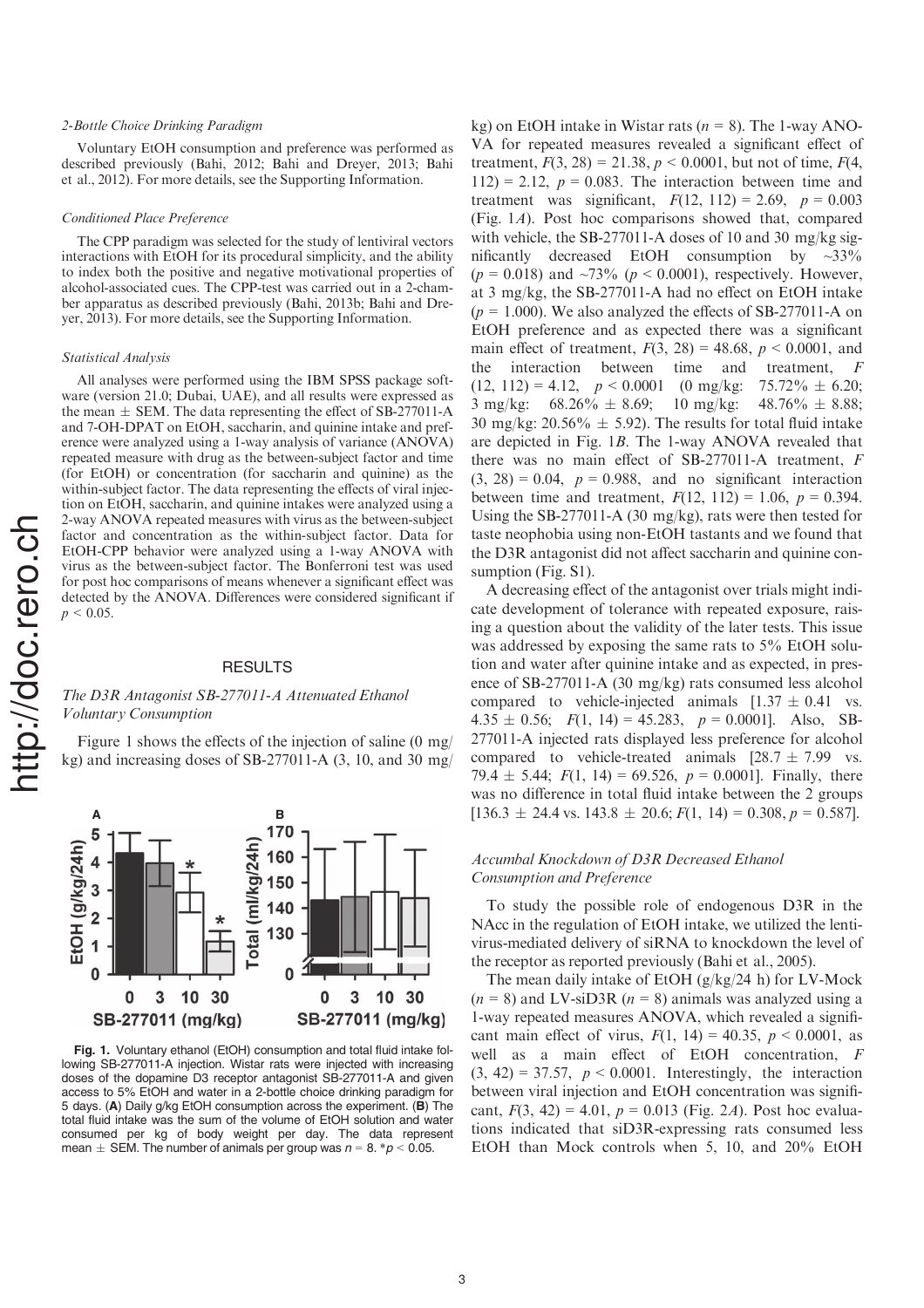

Fig. 2. Voluntary ethanol (EtOH) consumption and total fluid intake following accumbal knockdown of D3R. Wistar rats were stereotaxically injected with LV-Mock ( $n = 8$ ) and LV-siD3R ( $n = 8$ ) into the nucleus accumbens and given access to increasing EtOH concentrations and water in a 2-bottle choice drinking paradigm for 5 days. (A) Daily g/kg EtOH consumption across the experiment. (B) The total fluid intake was the sum of the volume of EtOH solution and water consumed per kg of body weight per day. The data represent mean  $\pm$  SEM.  $^*p$  < 0.05.

solutions were available ( $p < 0.001$ ). Similarly, a 1-way repeated measure ANOVA also revealed that D3R modulation affected EtOH preference as evidenced by a significant main effect of viral injection,  $F(1, 14) = 61.80, p < 0.0001$ , EtOH concentration,  $F(3, 42) = 32.08$ ,  $p < 0.0001$ , and a significant main interaction between the 2 factors, F  $(3, 42) = 3.88$ ,  $p = 0.015$   $(2.5\% : LV-Mock 34.90\% \pm 7.34,$ LV-siD3R 25.48%  $\pm$  6.18; 5%: LV-Mock 66.28%  $\pm$  8.92, LV-siD3R 36.73%  $\pm$  7.11; 10%: LV-Mock 46.24%  $\pm$  5.32, LV-siD3R 27.98%  $\pm$  5.99; 20%: LV-Mock 22.14%  $\pm$  5.13,  $LV-siD3R$  14.50%  $\pm$  4.63). Finally, LV-Mock and LVsiD3R were tested for total fluid intake along the entire 2 bottle choice paradigm using a 2-way ANOVA repeated measure. As depicted in Fig. 2B, our results showed that no difference between siD3R-expressing rats and control animals were observed in mean fluid intake, main viral injection,  $F(1, 14) = 0.93$ ,  $p = 0.351$ , main effect of EtOH concentration,  $F(3, 42) = 0.92$ ,  $p = 0.438$ , and the interaction between the 2 variables,  $F(3, 42) = 0.28$ ,  $p = 0.834$  (Fig. 2B). To control for any taste neophobia following D3R knockdown in the NAcc, the same rats were tested with increasing concentrations of saccharin and quinine. Results have shown that accumbal knockdown of D3R had no effect on saccharin and quinine intake and preference (Fig. S2).

# The D3R Agonist 7-OH-DPAT Increased Ethanol Voluntary Intake in Rats

In the following set of experiments, we investigated the effects of the D3R selective agonist 7-OH-DPAT (0.05 mg/ kg) on voluntary alcohol consumption in Wistar rats. Dosing and preapplication of 7-OH-DPAT was conducted based on previously published studies, where 0.01 to 0.5 mg/kg of 7- OH-DPAT were used in both rats (Depoortere et al., 1996; Frantz et al., 1996; Gainetdinov et al., 1996) and mice (Ferrari and Giuliani, 1997; Kamei and Saitoh, 1996; Starr and Starr, 1995).

We compared EtOH consumption of vehicle-(0 mg/kg;  $n = 8$ ) and 7-OH-DPAT-(0.05 mg/kg;  $n = 8$ ) injected rats in a 2-bottle choice alcohol-drinking paradigm and results are shown in Fig. 3A. A 1-way ANOVA analysis indicated that 7-OH-DPAT-injected rats showed significantly high EtOH intake,  $F(1, 14) = 14.76$ ,  $p = 0.002$ . Similarly, EtOH preference was also increased following 7-OH-DPAT injection, F  $(1, 14) = 80.63, p < 0.0001$  (0 mg/kg: 67.04%  $\pm$  6.53; 0.05 mg/kg:  $92.89\% \pm 2.92$ ). Interestingly, and as shown in Fig. 3B, there was no difference in total fluid intake between the 2 experimental groups,  $F(1, 14) = 0.24$ ,  $p = 0.626$ . Interestingly, when tested for saccharin and quinine intake, the D3R agonist 7-OH-DPAT had no effect on taste neophobia (Fig. S3).

# Accumbal D3R Overexpression Increased Voluntary Ethanol Consumption

In this experiment, control vectors (LV-Mock;  $n = 8$ ) and D3R-overexpressing lentiviral vectors (LV-D3R;  $n = 8$ ) were injected into the NAcc and EtOH intake was monitored using the 2-bottle choice drinking paradigm as described in the Materials and Methods section above. Results are depicted in Fig. 4. The 1-way ANOVA revealed that LV-D3R-expressing rats displayed increased EtOH intake from the 5, 10 and 20% drinking solutions. In fact, there was a significant effect of viral injection,  $F(1, 14) = 35.04, p < 0.0001$ , and concentration,  $F(3, 42) = 70.45$ ,  $p < 0.0001$ , on EtOH consumption. Interestingly, the virus  $\times$  EtOH interaction was significant,  $F(3, 42) = 3.89$ ,  $p = 0.015$  (Fig. 4A). We then assessed the effect of D3R overexpression on EtOH preference and the 1-way ANOVA analysis revealed a main effect of viral injection,  $F(1, 14) = 79.39, p < 0.0001$ , a main



Fig. 3. Voluntary ethanol (EtOH) consumption and total fluid intake following 7-OH-DPAT injection. Wistar rats were injected with the vehicle or the D3R agonist 7-OH-DPAT (0.05 mg/kg) and given access to 5% EtOH and water in a 2-bottle choice drinking paradigm for 5 days. (A) Daily g/kg EtOH consumption across the experiment. (B) The total fluid intake was the sum of the volume of EtOH solution and water consumed per kg of body weight per day. The data represent mean  $\pm$  SEM. The number of animals per group was  $n = 8$ . \* $p < 0.05$ .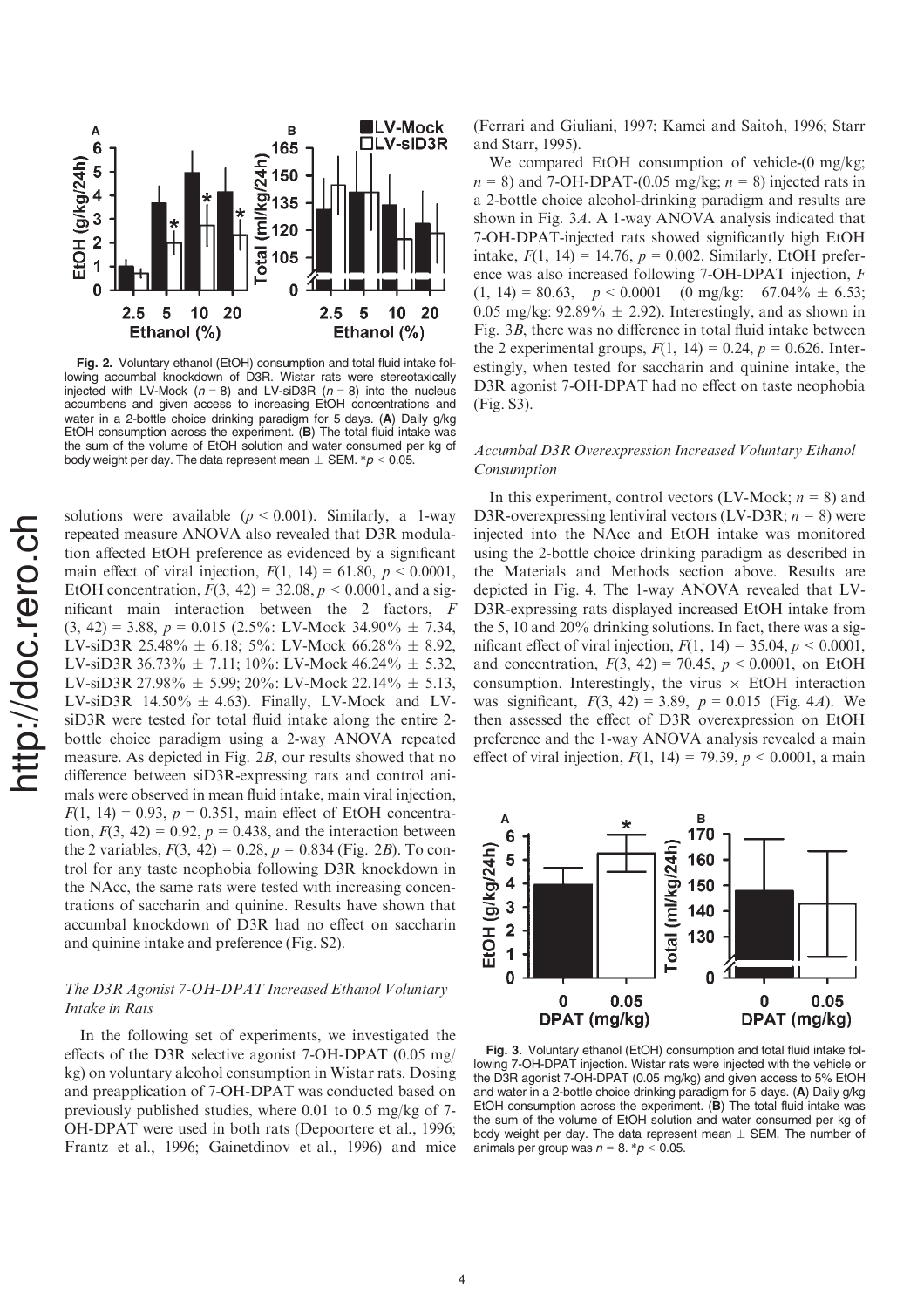

Fig. 4. Voluntary ethanol (EtOH) consumption and total fluid intake following accumbal overexpression of D3R. Wistar rats were stereotaxically injected with LV-Mock ( $n = 8$ ) and LV-D3R ( $n = 8$ ) into the nucleus accumbens and given access to increasing EtOH concentrations and water in a 2-bottle choice drinking paradigm for 5 days. (A) Daily g/kg EtOH consumption across the experiment. (B) The total fluid intake was the sum of the volume of EtOH solution and water consumed per kg of body weight per day. The data represent mean  $\pm$  SEM.  $^{*}p$  < 0.05.

effect of EtOH concentration,  $F(3, 42) = 106.45, p < 0.0001$ , as well as a significant interaction between the 2 factors, F  $(3, 42) = 4.71, p = 0.006$   $(2.5\% : LV-Mock 28.90\% \pm 6.05,$ LV-D3R 31.04%  $\pm$  7.14; 5%: LV-Mock 65.97%  $\pm$  9.24, LV-D3R  $90.75\% \pm 3.16$ ; 10%: LV-Mock 52.86%  $\pm$  6.34, LV-D3R 73.955  $\pm$  5.31; 20%: LV-Mock 23.64%  $\pm$  5.45, LV-D3R 41.83%  $\pm$  6.25). Finally, the total liquid consumption did not differ between the 2 experimental groups indicating normal drinking behavior in LV-D3R-injected rats; main effect of virus,  $F(1, 14) = 0.25$ ,  $p = 0.619$ ; main effect of EtOH concentration,  $F(3, 42) = 0.92$ ,  $p = 0.436$ ; main effect of virus  $\times$  EtOH interaction,  $F(3, 42) = 0.53$ ,  $p = 0.660$ (Fig. 4B). To determine whether any difference existed in general taste preferences, drinking studies using saccharin and quinine were performed after the EtOH drinking study. Results have shown that accumbal D3R overexpression had no effect on saccharin and quinine intake and preference (Fig. S4).

# Viral-Mediated Modulation of D3R Impairs EtOH-CPP

EtOH can establish preference for an environment associated with repeated drug exposure. The CPP paradigm serves as a model of rewarding and abusive effects of repeated EtOH administration (Reid et al., 1985). In this experiment, animals were conditioned with repeated EtOH injection in 1 of 2 chambers that differed visually and texturally and results are depicted in Fig. 5. As was expected, the administration of 0.5 g/kg of EtOH in rats produced CPP. In our laboratory, this result has been previously observed in different studies using the same experimental procedure (Bahi, 2012; Bahi and Dreyer, 2013). Therefore, before conditioning, the LV-Mock ( $n = 8$ ), LV-siD3R ( $n = 8$ ), and LV-D3R ( $n = 8$ ) experimental groups visited the 2 chambers, and no main effect of virus was detected,  $F(2, 21) = 0.59$ ,  $p = 0.562$ . However, after conditioning with repeated EtOH exposure, the



Fig. 5. Ethanol (EtOH)-induced conditioned place preference (CPP) following lentiviral-mediated modulation of D3R into the nucleus accumbens. Histograms show the mean  $\pm$  SEM of the time spent into the EtOHpaired chamber during the pre- and the postconditioning sessions. After baseline testing (Pre-CPP), animals were stereotaxically injected with LV-Mock ( $n = 8$ ), LV-siD3R ( $n = 8$ ), or LV-D3R ( $n = 8$ ), After recovery, animals were conditioned with either saline or EtOH, and then tested for their preference (Post-CPP).  $p < 0.05$  compared to the corresponding groups during Pre-CPP,  $\#p < 0.05$  compared to LV-Mock during the Post-CPP.

1-way ANOVA revealed a main effect of viral injection on CPP scores,  $F(2, 21) = 15.48$ ,  $p < 0.0001$ . Post hoc evaluations indicated that LV-D3R-overexpressing rats showed ~21% enhancement of EtOH-CPP ( $p = 0.053$ ). In contrast and compared to LV-Mock, D3R-knockdown displayed ~25% decrease of EtOH-CPP ( $p = 0.021$ ). The results indicate that D3R in the NAcc plays an important role in EtOHconditioned reward-associated learning.

During the CPP-test, viral injection had no effect on spontaneous locomotor activity and results are depicted in Fig. S5. After completion of the CPP experiments, rats D3R mRNA was quantified by reverse transcription polymerase chain reaction and results are displayed in Fig. S6. The histological representation of injection placements in the NAcc-Shell are summarized in Fig. S7.

## **DISCUSSION**

Previous work from our laboratory have shown a direct relationship between the D3R and cocaine-induced locomotor stimulation, such that NAcc-Shell knockdown of D3R using specific small hairpin RNA (shRNA) showed strong cocaine-induced locomotor stimulation in rats (Bahi et al., 2005). Although the relationship between the D3R system and EtOH-related behaviors has been demonstrated in a number of studies, it is not known how D3R neurotransmission relates to preference for EtOH. In this study, we addressed this issue using EtOH consumption and preference in a 2-bottle choice test as well as EtOH-CPP. We show that pharmacological inhibition of the D3R inhibited voluntary alcohol consumption and preference. In contrast, the D3R agonist 7-OH-DPAT exacerbated EtOH intake in Wistar rats. More importantly, lentiviral-mediated knockdown of the D3R into the NAcc blocked EtOH intake as well as EtOH-CPP. However, D3R-overexpression in the same brain region increased both voluntary EtOH intake and preference together with EtOH-CPP. Interestingly, control experiments revealed that nonalcoholic tastants (saccharin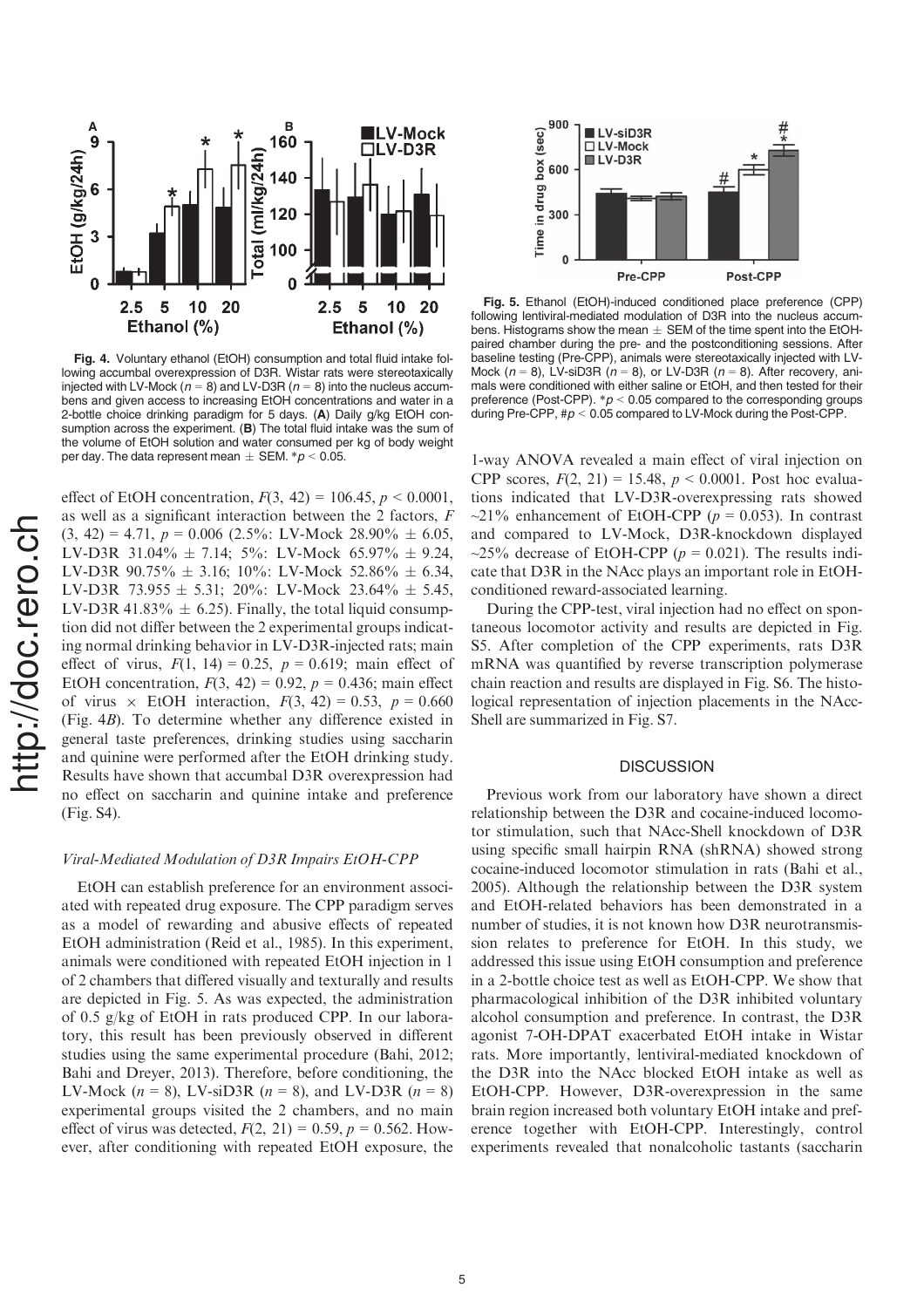and quinine) consumption was not affected following D3R lentiviral-mediated loss- and gain-of-function. These data are the first to show a causal link between accumbal D3R and the motivational effects of EtOH. Based on these results, we hypothesize that D3R is a key regulator of voluntary EtOH intake and EtOH-induced conditioned reward.

CPP is a behavioral procedure allowing measuring the rewarding effects of a drug. Although EtOH-induced CPP is a common finding in mice, the literature on EtOH reward using CPP procedure has generated conflicting results in rats. For example, Ciccocioppo and colleagues (1999) reported that in naïve rats, only 0.7 g/kg EtOH significantly increased the time spent in the EtOH-associated chamber. In contrast, Asin and colleagues (1985) have shown that the i.p. administration of a wide range of EtOH concentrations (0.05, 0.1, 0.15, 0.3, 0.6, 0.8, or 1  $g/kg$ ) failed to produce either a CPP or aversion compared to vehicle injected control rats. Also, Quertemont and De Witte (2001) observed that EtOH injections mainly induced aversive effects with doses above 1 g/ kg, while no reinforcing effects were observed for lower 0.25 and 0.5 g/kg EtOH doses. On the other hand, it has been shown that after receiving a total of 15 daily conditioning trials under 1 g/kg EtOH, a significant place preference was produced (Bozarth, 1990). Therefore, the rewarding effects of EtOH may be due to a complex interaction among a variety of factors including genetics, route and dose of administration, and number and time of conditioning trials (for review, see Tzschentke, 2007).

In the first set of experiments, we showed that pharmacological blockade and genetic knockdown, using SB-277011- A and LV-siD3R, respectively, effectively reduced voluntary EtOH intake and preference and EtOH-CPP-acquisition. This supports previous studies showing that D3R antagonism, using SB-277011-A, selectively reduces EtOH intake. In fact, it has been reported that in alcohol-Preferring (P) and Non-Preferring (NP) rats, there was a significant decrease in alcohol consumption and preference in P rats treated with 10 and 30 mg/kg SB-277011-A (Thanos et al., 2005). In addition, Vengeliene and colleagues (2006) reported that after 1 year of voluntary alcohol consumption, DNA microarray analysis revealed an up-regulation of the D3R in the striatum of P rats as well as in nonselected regular Wistar rats after long-term alcohol consumption. More importantly, in the same study, the authors found that the selective D3R antagonist SB-277011-A caused a dose-dependent reduction of relapse-like drinking in the alcohol deprivation effect model as well as a decrease in cue-induced EtOH-seeking behavior (Vengeliene et al., 2006). Our data are also in agreement with previous studies demonstrating that SB-277011-A was effective in reducing drug craving and relapse to other abused substances (Di Ciano et al., 2003; Gilbert et al., 2005; Le Foll et al., 2002).

Several other studies using D3R KO mice were inconclusive. In fact, when examining the development of physical dependence on EtOH in WT and KO mice following chronic treatment with 7% EtOH, severe withdrawal signs were

observed in D3R-KO as compared with WT. In addition, D3R KO mice (on a C57 background from the Jackson Laboratory, Bar Harbor, ME) display increased initial sensitivity to EtOH as measured by an increase in sleep time to a 3.5  $g$ / kg dose of EtOH (Narita et al., 2002) suggesting that the lack of D3R leads to the aggravation of the development of physical dependence on EtOH. However, another transgenic KO approach concluded that total ablation of the D3R had little influence on EtOH intake. In fact, EtOH-CPP magnitudes were similar in both genotypes. Also, in a 2-bottle drinking procedure, no difference was noted between D3R KO and their WT. Finally, in an operant self-administration procedure both groups of mice had similar response rates of EtOH and food as well as similar water intakes (Boyce-Rustay and Risinger, 2003) indicating that total genetic ablation of the D3R has little influence on alcohol intake or reward.

In our study, both pharmacological and genetic blockade of the D3R produced similar effects on voluntary alcohol intake and preference. More importantly, selective genetic blockade of D3R into the NAcc blocked EtOH-CPP-acquisition. This suggests that in the presence of environmental cues previously associated with EtOH, which would induce mesolimbic dopamine release, D3R knockdown, using shRNAexpressing lentiviral vectors, might be acting as a D3R antagonist. This is in line with our previous finding that these viral vectors were efficient to reduce D3R expression both at the mRNA and protein levels (Bahi et al., 2005). From these data, we therefore believe that selective D3R antagonism and lentiviral-mediated genetic shRNA blockade impairs EtOH-related behaviors by modulating the activity of midbrain dopaminergic neurons and hence voluntary EtOH intake and conditioned reward.

In the second set of experiments, we found that the D3R pharmacological and genetic activation, using the agonist 7- OH-DPAT and D3R-overexpressing lentiviral vectors respectively, increased voluntary EtOH intake as well as EtOH-CPP. Our results support previous findings showing that D3R agonism, using 7-OH-DPAT, at the lowest dose of 0.01 mg/kg increased both EtOH intake and preference in rats with access to an EtOH solution (10% EtOH, 3% glucose) (Silvestre et al., 1996). In contrast, it has been reported that when rats were trained to self-administer EtOH (10%, v/v) orally in a free-choice 2-lever operant task, 7-OH-DPAT (0.003–0.1 mg/kg) resulted in dose-dependent decreases in responding for EtOH (Cohen et al., 1998). In the same line, when mice were given EtOH, 7-OH-DPAT (0.5 and 1 mg/ kg) blocked the EtOH (0.5 g/kg)-induced locomotor hyperactivity dose dependently and at doses that did not affect locomotor activity in naïve mice when administered alone (Uzbay and Kayir, 2003). It should be emphasized that D3R lentiviral-mediated overexpression had no effect on locomotor activity during the CPP-test session. Therefore, it is unlikely that the alterations in CPP (observed in LV-D3Rexpressing rats) were a byproduct of lentiviral vector effects on activity. Nevertheless, one weakness of lentiviral approach used in this study is that effects on EtOH-induced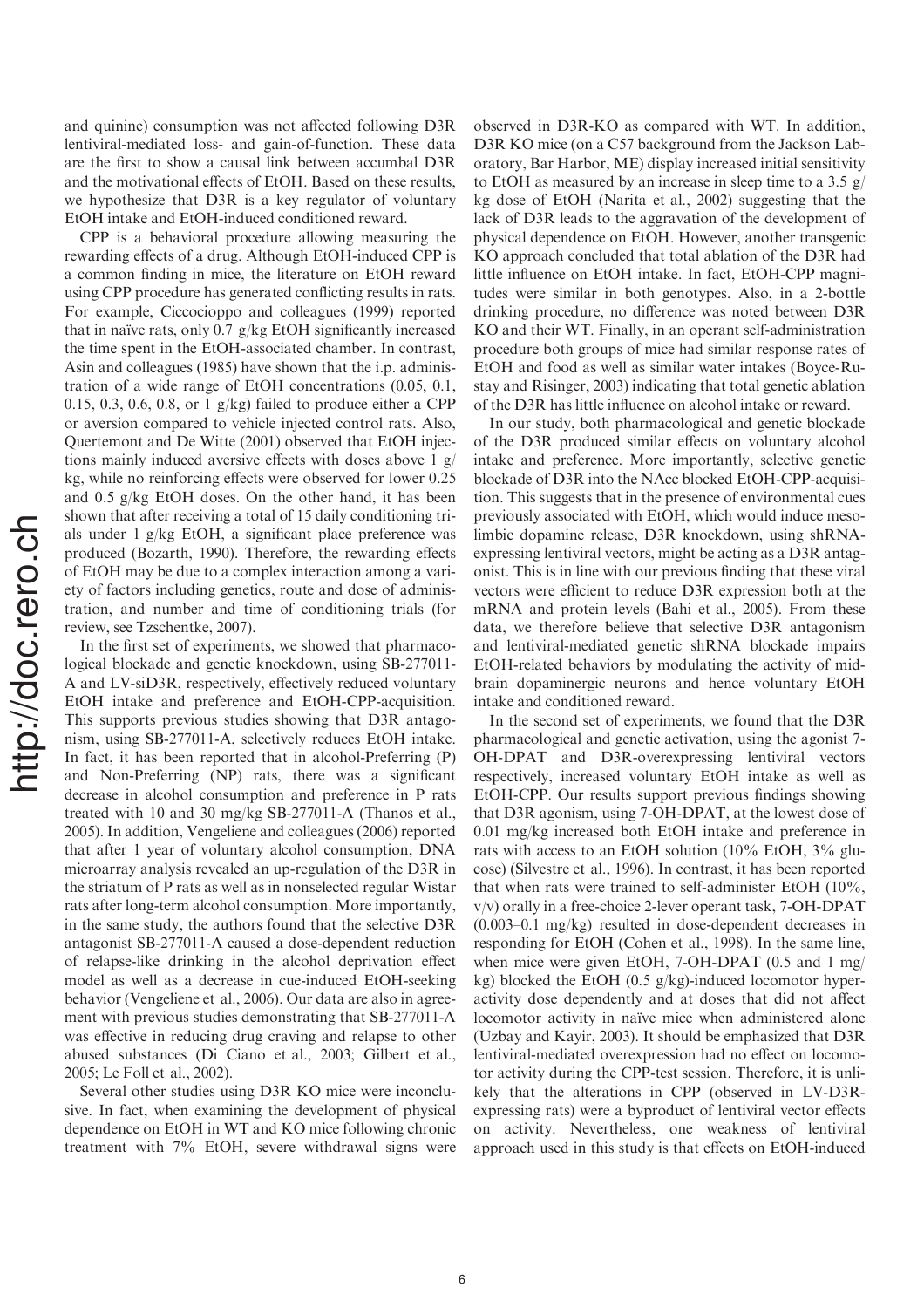CPP cannot be isolated to either the acquisition phase (when EtOH is present) or test phase (in the absence of EtOH). Therefore, future experiments with viral vectors injected after conditioning are of great interest to tease apart whether D3R is involved in CPP-acquisition or CPP-expression.

Finally, a taste neophobia analysis of saccharin and quinine revealed that rats with both pharmacological and genetic blockade of the D3R consume comparable amounts of saccharin and quinine. Unlike most other drugs of abuse, alcohol must be consumed orally and therefore it was important to test how the animals perceive taste. To assess this issue, rats were exposed to different concentrations of both a sweet and a bitter solution. These solutions were chosen because they have been demonstrated previously to detect taste sensitivity, lack calories, and have palatable differences in both mice and rats (Bahi, 2012, 2013a; Bahi and Dreyer, 2012; Bahi et al., 2013). Results have shown that there were no differences in consumption or preference between the different groups. These data suggest that rats treated with vehicle, SB-277011-A and 7-OH-DPAT or stereotaxically injected into the NAcc with LV-Mock, LV-siD3R, or LV-D3R had comparable sensory function and that the results found with EtOH are not due to a deficit in taste processing, at least in Wistar rats.

Our current study, utilizing alternative molecular methods (specific shRNA-expressing lentiviral vectors), addressed concerns about the influence of possible developmental changes as well as functional compensations seen with the D3R KO used in the above-mentioned studies and the role of the D3R in alcohol-related behaviors. Our experiments utilizing both genetic and pharmacological blockade were conducted to resolve the contribution of brain regions, strain, genetic background, and pharmacological manipulation in the role of D3R in voluntary alcohol consumption and EtOH-CPP. In the present study, NAcc-D3R knockdown reduced EtOH intake and place preference, whereas results obtained with D3R KO mice did not show altered EtOH-induced CPP (possibly due to functional compensations). Our data clearly shows that D3R, indeed, plays a critical role in EtOH-induced behaviors. Also, determination of the effect of pharmacological and genetic blockade on EtOH-induced CPP was needed for a more complete understanding of the failure of D3R KO mice to show impaired EtOH intake and EtOH-CPP. Infusion of lentiviral vectors expressing siRNAs targeting D3R directly into the NAcc blocked or attenuated the formation of CPP in adult Wistar rats. These behavioral changes are likely to be due to knockdown of D3R mRNA resulting in decreased receptor density at the infusion site demonstrating the utility of siRNAexpressing viral vectors in the neurobiological study of specific components of the reward system.

In conclusion, the present study elucidates how D3R in anatomically specific manner mediate voluntary alcohol intake and preference and EtOH-CPP, findings that can be explored in other preclinical rodent models of addiction in general and alcoholism in particular. Finally, we have provided a new sight in molecular mechanism on the effect of D3R in alcohol intake.

# DISCLOSURE/CONFLICT OF INTEREST

The authors declare no conflict of interests. AB is receiving salary and funds from the United Arab Emirates University. The funder had no role in study design, data collection and analysis, decision to publish, or preparation of the manuscript.

## ACKNOWLEDGMENTS

The authors would like to acknowledge Ms. Christine Deforel-Poncet, Mr. Mohamed Elwasila, and Mr. Mohamed Shafiullah for their technical assistance, and Dr. Mahmoud Hag Ali from the Central Animal Facility for his advice on veterinary care.

#### **REFERENCES**

- Asin KE, Wirtshafter D, Tabakoff B (1985) Failure to establish a conditioned place preference with ethanol in rats. Pharmacol Biochem Behav 22:169–173.
- Bahi A (2012) Viral-mediated knockdown of mGluR7 in the nucleus accumbens mediates excessive alcohol drinking and increased ethanol-elicited conditioned place preference in rats. Neuropsychopharmacology 38:2109– 2119.
- Bahi A (2013a) Individual differences in elevated plus-maze exploration predicted higher ethanol consumption and preference in outbred mice. Pharmacol Biochem Behav 105:83–88.
- Bahi A (2013b) Viral-mediated knockdown of mGluR7 in the nucleus accumbens mediates excessive alcohol drinking and increased ethanol-elicited conditioned place preference in rats. Neuropsychopharmacology 38:2109–2119.
- Bahi A, Boyer F, Bussard G, Dreyer JL (2005) Silencing dopamine D3-receptors in the nucleus accumbens shell in vivo induces changes in cocaineinduced hyperlocomotion. Eur J Neurosci 21:3415–3426.
- Bahi A, Boyer F, Kafri T, Dreyer JL (2004) CD81-induced behavioural changes during chronic cocaine administration: in vivo gene delivery with regulatable lentivirus. Eur J Neurosci 19:1621–1633.
- Bahi A, Dreyer JL (2012) Involvement of nucleus accumbens dopamine D1 receptors in ethanol drinking, ethanol-induced conditioned place preference, and ethanol-induced psychomotor sensitization in mice. Psychopharmacology 222:141–153.
- Bahi A, Dreyer JL (2013) Striatal modulation of BDNF expression using microRNA124a-expressing lentiviral vectors impairs ethanol-induced conditioned-place preference and voluntary alcohol consumption. Eur J Neurosci 38:2328–2337.
- Bahi A, Fizia K, Dietz M, Gasparini F, Flor PJ (2012) Pharmacological modulation of mGluR7 with AMN082 and MMPIP exerts specific influences on alcohol consumption and preference in rats. Addict Biol 17:235– 247.
- Bahi A, Tolle V, Fehrentz JA, Brunel L, Martinez J, Tomasetto CL, Karam SM (2013) Ghrelin knockout mice show decreased voluntary alcohol consumption and reduced ethanol-induced conditioned place preference. Peptides 43C:48–55.
- Boyce JM, Risinger FO (2000) Enhancement of ethanol reward by dopamine D3 receptor blockade. Brain Res 880:202–206.
- Boyce-Rustay JM, Risinger FO (2003) Dopamine D3 receptor knockout mice and the motivational effects of ethanol. Pharmacol Biochem Behav 75:373–379.